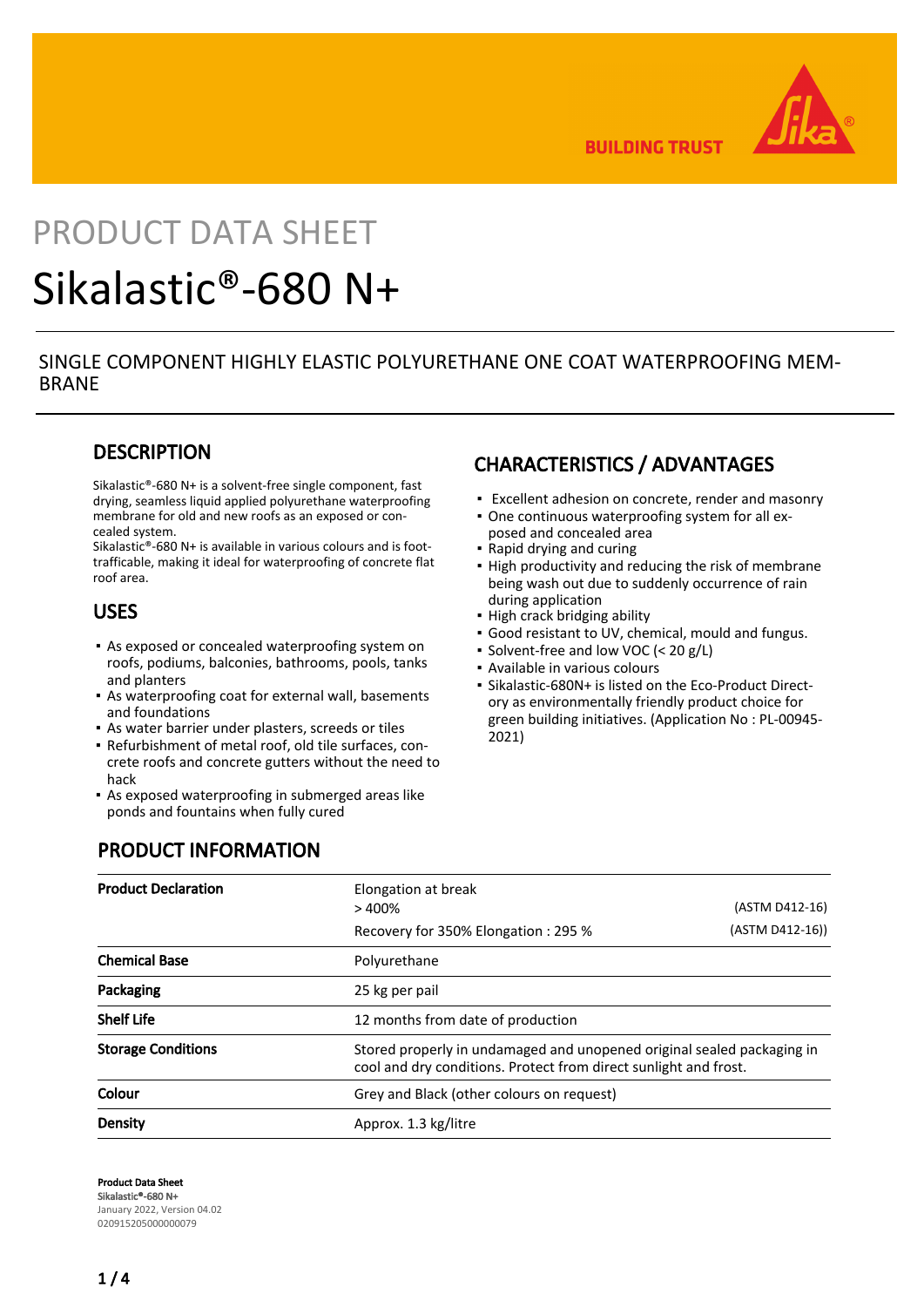# TECHNICAL INFORMATION

| <b>Shore A Hardness</b>          | >60                                                                                                    | (ASTM D2240-15) |
|----------------------------------|--------------------------------------------------------------------------------------------------------|-----------------|
| <b>Tensile Strength</b>          | $>$ 3.3 MPa                                                                                            | (ASTM D412-16)  |
| <b>Crack Bridging Ability</b>    | $>$ 3 mm                                                                                               | (ASTM C1305M)   |
|                                  | Passed                                                                                                 | (ASTM C836-18)  |
|                                  | *after 10 cycles of weathering closing to a width of 1 mm                                              |                 |
| <b>Tensile Adhesion Strength</b> | $>1.5$ MPa                                                                                             | (ASTM D4541-17) |
| <b>Chemical Resistance</b>       | Good resistant to<br>• Agueous starch<br>• Bleach<br>$\bullet$ Ethanol 75 %<br>• Sodium Hydroxide 24 % |                 |

# SYSTEM INFORMATION

### System Structure **ECONOMICAL COATINGS SYSTEM**

e.g. Waterproofing coat to the substrate behind cladding: ~

## 0.65 kg/m2/coat (1-2 coats)

STANDARD COATINGS SYSTEM

~ 1.8 kg/m2 in one or more coats (DFT@ ~ 1.5 mm)

## REINFORCED COATING SYSTEM (SIKA® GLASS FABRIC 55G)

| <b>Coating System</b> | Product                            | System                              |
|-----------------------|------------------------------------|-------------------------------------|
| Primer Coat*          | Sikalastic®-500 Acrylic            | $\approx$ 0.1-0.2 kg/m <sup>2</sup> |
|                       | Primer HK/ Sika-                   |                                     |
|                       | floor®156                          |                                     |
| Base Coat             | Sikalastic®-680 N+                 | $\approx$ 1.5 kg/m <sup>2</sup>     |
| Reinforcement         | Sikalastic <sup>®</sup> Fleece 80/ |                                     |
|                       | Sika <sup>®</sup> Glass Fabric 55G |                                     |
| Top Coat              | Sikalastic®-680 N+                 | $\approx$ 1.0 kg/m <sup>2</sup>     |
|                       |                                    |                                     |

(Total DFT of coating system  $@$   $^{\sim}$  2.0 mm)

\*For exposed system or on very absorbent surfaces only

\*For roof refurbishment direct apply Sikalastic®-680 N+ on top of existing tiles, use Sikafloor®156 as primer.

- **Alternative Sika reinforcement options can be used.**
- These figures are theoretical and do not allow for any additional material due to surface porosity, surface profile, variations in level and wastage etc.

# APPLICATION INFORMATION

| <b>Ambient Air Temperature</b> | 5 °C to 40 °C.                                                         |
|--------------------------------|------------------------------------------------------------------------|
| <b>Tack Free Time</b>          | Approx. 1 hour ( $@$ 25 oC & RH 75 % for foot traffic)                 |
| <b>Drying Time</b>             | 1–4 hours depend on the coating thickness and temperature of substrate |

# BASIS OF PRODUCT DATA

All technical data stated in this Product Data Sheet are based on laboratory tests. Actual measured data may vary due to circumstances beyond our control.

# FURTHER DOCUMENTS

- Do not apply at ambient and substrate temperaturesless than 5 °C
- Do not apply directly to wet and damp surface
- Do not thin with water or other solvents
- Do not apply to areas when rain is imminent
- Ensure adequate ventilation during application
- Allow 3 days (@25 oC & RH 75 %) drying period be-

Product Data Sheet Sikalastic®-680 N+ January 2022, Version 04.02 020915205000000079



**BUILDING TRUST** 

 $2/4$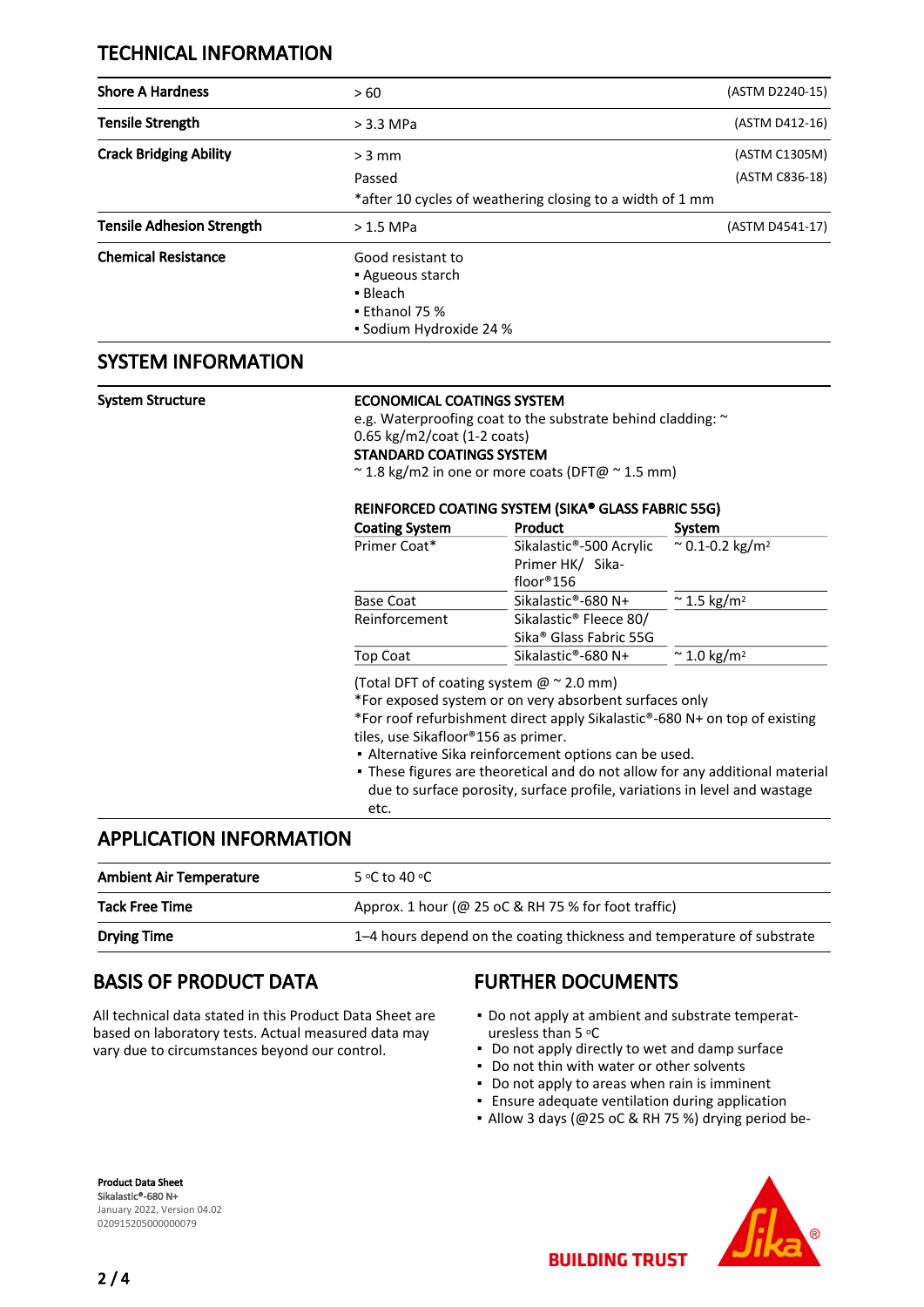fore flood test on treated area. For situations of low temperature or high humidity, prolonged drying timeis inevitable.

- For damp substrate (not fully cured), a moisture bar-▪ rier coat should be applied prior to the application of Sikalastic®-680 N+
- **•** For metal, bitumen and asphalt surface, a barrier primer should be applied. Please contact Sika® Technical Services for more details

# ECOLOGY, HEALTH AND SAFETY

For information and advice on the safe handling, storage and disposal of chemical products, users shall refer to the most recent Safety Data Sheet (SDS) containing physical, ecological, toxicological and other safety-related data.

### VOC Data

VOC content (ready to use) not exceeding 50g/litre [ Type of regulated paint under the Air Pollution Control (volatile organic compounds) Regulation of Hong Kong: (Roof coating (exposed) ]

# APPLICATION INSTRUCTIONS

## SUBSTRATE PREPARATION

All substrates must be structurally sound, stable, dry and clean (compressive strength : min. 25 N/mm2 and cohesive strength : min. 1.5 N/mm2). Smooth shiny surfaces are to be roughened while uneven surface to be leveled or filled first. All surfaces should be free of sharp protrudings, loose materials, de-bonded coatings, curing membranes, release agents, wax residues, laitance, algae and moss, oils, dust, etc. Structurally unsound layers and surface contaminants are to be mechanically removed by abrasive blasting, blast tracking, grinding or equivalent methods. Cracks and faulty joints should be repaired.

#### Product Data Sheet Sikalastic®-680 N+ January 2022, Version 04.02 020915205000000079

APPLICATION

## Priming

On very absorbent surfaces, a primer coat (Sikalastic® -500 Acrylic Primer HK) should be applied on the concrete surface prior to the application of waterproofing membrane. Care should be taken to ensure the required membrance final dry film thickness is achieved. Application Method / Tool

Sikalastic®-680 N+ can be applied by brush, roller, trowel, squeegee or airless spray directly onto the treated substrate. Apply subsequent coats at different directions to the previous coat.

Before applying any coating, the previous coat must be touch dry. Subsequent coats should be applied within a max. period of 24 hours. The finished membrane should be protected from damage by other trades.

The reinforcement, Sika® Glass Fabric 55G or Sikalastic ® Fleece-80 should be pressed into the 1st coat of Sikalastic®-680 N+ whilst it is still wet. Depending on the ambient temperature within an hour, the 1st coat will be foot trafficeable. Then apply another 1 or 2 coats of Sikalastic®-680 N+ to completely cover the reinforcement.

## CLEANING OF TOOLS

Clean all tools and application equipment with Sika® Thinner C immediately after use. Hardened and/or cured material can only be removed mechanically.

# LOCAL RESTRICTIONS

Please note that as a result of specific local regulations the performance of this product may vary from country to country. Please consult the local Product Data Sheet for the exact description of the application fields.

# LEGAL NOTES

The information, and, in particular, the recommendations relating to the application and end-use of Sika products, are given in good faith based on Sika's current knowledge and experience of the products when properly stored, handled and applied under normal conditions in accordance with Sika's recommendations. In practice, the differences in materials, substrates and actual site conditions are such that no warranty in respect of merchantability or of fitness for a particular purpose, nor any liability arising out of any legal relationship whatsoever, can be inferred either from this information, or from any written recommendations, or from any other advice offered. The user of the product must test the product's suitability for the intended application and purpose. Sika reserves the right to change the properties of its products. The proprietary rights of third parties must be observed. All orders are accepted subject to our current terms of sale and delivery. Users must always refer to the most recent issue of the local Product Data Sheet for the product concerned, copies of which will be supplied on request. It may be necessary to adapt the above disclaimer to specific local laws and reg-



**BUILDING TRUST**